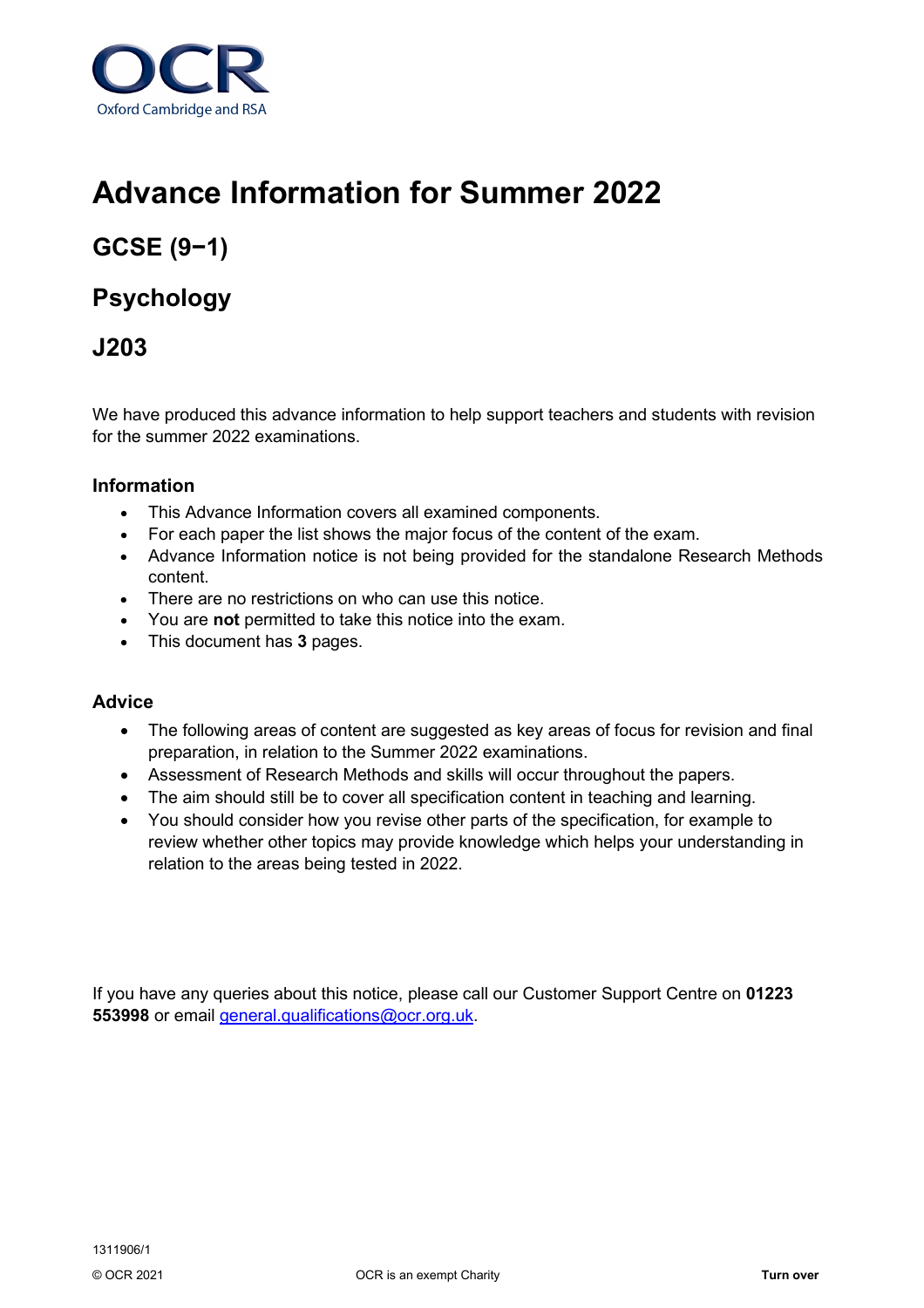## **J203/01 – Studies and applications in psychology 1**

#### **Criminal psychology**

- Key concepts
- Eysenck's Criminal Personality Theories (1964 and 1992) and the Biological Basis of Personality (1967)
- Criminal Personality Theory Research Study Heaven (1996): Study into delinquency, extroversion, psychoticism and self-esteem.
- The Social Learning Theory of Criminality

#### **Development**

- Key concepts
- Learning Research Study Blackwell et al. (2007): study into fixed and growth mindsets.
- Cognitive Development Research Study Piaget (1952): Study into the conservation of number (including evaluation).

### **Psychological problems**

- The clinical characteristics of schizophrenia as outlined in the International Classification of Diseases (ICD)
- Key statistics of schizophrenia including reference to prevalence; age; sex; ethnicity; and recovery rates
- Schizophrenia Research Study– the role of monoamines on cerebral function during specific prefrontal cognitive activation – Daniel, Weinberger, Jones et al. (1991): The effect of amphetamine on regional cerebral blood flow during cognitive activation in schizophrenia.
- Clinical Depression Research Study Tandoc et al. (2015): Study into Facebook use, envy, and depression among college students: Is Facebooking depressing?